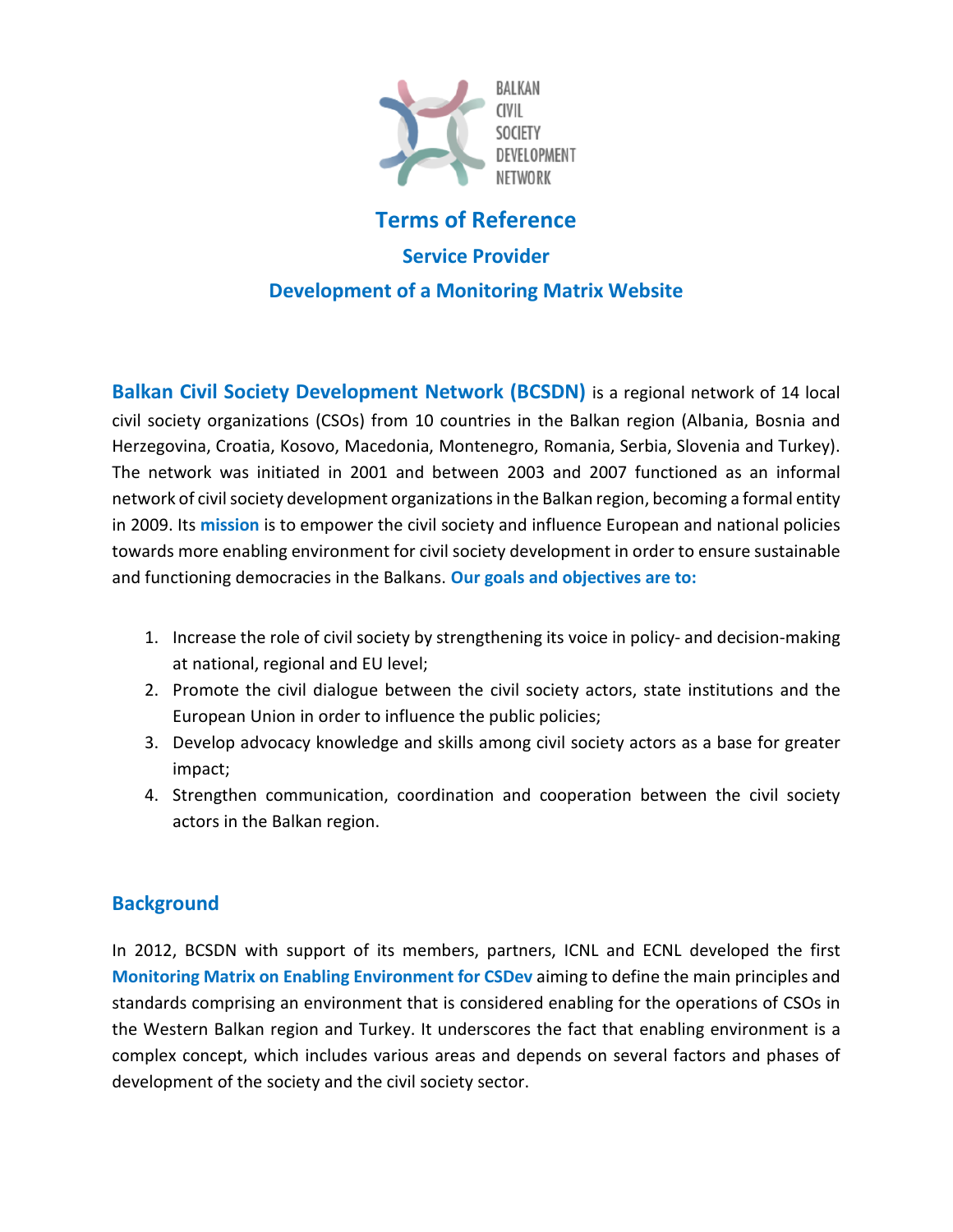

The Matrix covers 3 areas divided in 9 sub-areas: (1) Basic Legal Guarantees to Freedoms (Freedom of association & Related freedoms (assembly and expression); (2) Framework for CSO's Financial Viability and Sustainability (Tax regime, state funding and human resources); (3) Government-CSO Relationship (Framework for cooperation, involvement in policy-/decisionmaking and service provision). The development of the principles, standards and indicators (explained in detail in the Monitoring Matrix Tool-kit) has been done with consideration of the internationally guaranteed freedoms and rights and best regulatory practices at the European Union level and in European countries.

As a research tool for measuring the health of the legal, regulatory, and financial environment in which CSO in WBT operate, the Matrix aims to respond to the need of CSOs to have evidencebased research products and capacities to advocate for policy changes towards a more enabling civil society environment. The research conducted under the MM aims to provide for shadow reporting on the enabling environment for CSDev and influence Enlargement policy and funding support towards sustainable and strategic development of the sector, including the Guidelines for EU Support to Civil Society in Enlargement Countries, 2014-2020.

The **assessment of the enabling environment for civil society development with the categorization/coding system** (from fully disabling to fully enabling environment) was created in order to address the need for 'compressed' and effective visual communication of findings and systematic presentation of changes in the enabling environment for CSDev on the level of standards across countries and years. Moreover, the categorization system enables standardization of quality of the country and regional reports and contributes to more effective evaluation of indicators with the Monitoring Matrix Tool-kit. The coding system was developed by BCSDN and its members and it directly derives from the Monitoring Matrix methodology therefore the copyrights also are defined by the Monitoring Matrix tool owners.

The **new Monitoring Matrix website** should present the comprehensive MM tool and extensive research findings more visually in order to engage the audience and capture the visitors' interest. It should presents a snapshot of the current state of the enabling environment for CSDev in the region, focusing on key findings and recommendations aimed at improving this environment.

**Copyright.** ICNL, its European affiliate the European Center for Not-for-Profit Law (ECNL), and the Balkan Civil Society Development Network (BCSDN) shall retain a joint copyright for any and all materials produced under the framework of the Monitoring Matrix methodology.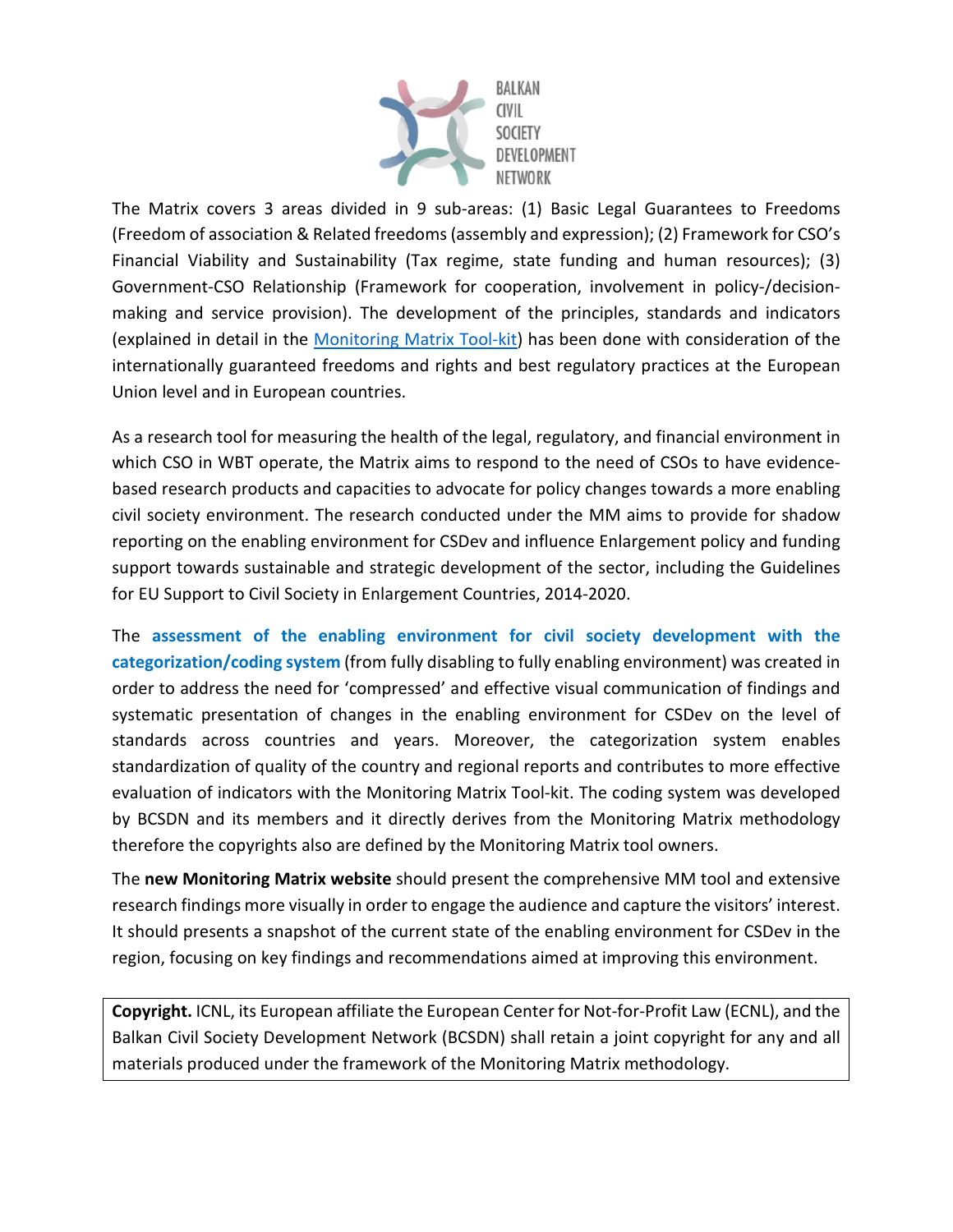

### **Services Requested**

The Service Provider will be assigned the following tasks:

- 1. Design the front and back-end platform of www.monitoringmatrix.net taking into account the futures listed in the **Features of the Platform**;
- 2. Develop the platform upon validation of the design;
- 3. Provide initial support (for up to minimum 1 year) in adjusting and managing the Monitoring Matrix website, as well as support to the users including developing a Guide/ Manual with instructions for use.
- 4. Provide one year support for BCSDN website: www.balkancsd.net

## **Features of the Platform**

- 1. A comprehensive, systematic and reliable CMS should enable the overview of data gathering, analysis, and publishing at one place, at any time;
- 2. The platform/CMS should enable simultaneous use by several different types of users with different access. The CMS will be used by designated representatives (authors) from all member organization to enter both textual data and assign categories (evaluating individual findings on a scale);
- 3. The use of the platform/CMS should allow for easy entering/updating of information, not requiring specialized skills on web development;
- 4. A help tool and/or a discussion/comments box should be integrated to provide immediate assistance in the process of entering data;
- 5. The interactive map of the Western Balkan countries and Turkey on the homepage should be designed, and it should contain the latest findings on the enabling environment in the countries, linking the map with the country pages.
- 6. The categorization system fully disabling environment to fully enabling environment code to be inserted with different colors (as demonstrated below);

| Fully,      | <b>Disabling</b> | Partially   | <b>Enabling</b> | <b>Fully</b> |
|-------------|------------------|-------------|-----------------|--------------|
| disabling   | environment      | enabling    | environment     | enabling     |
| environment |                  | environment |                 | environment  |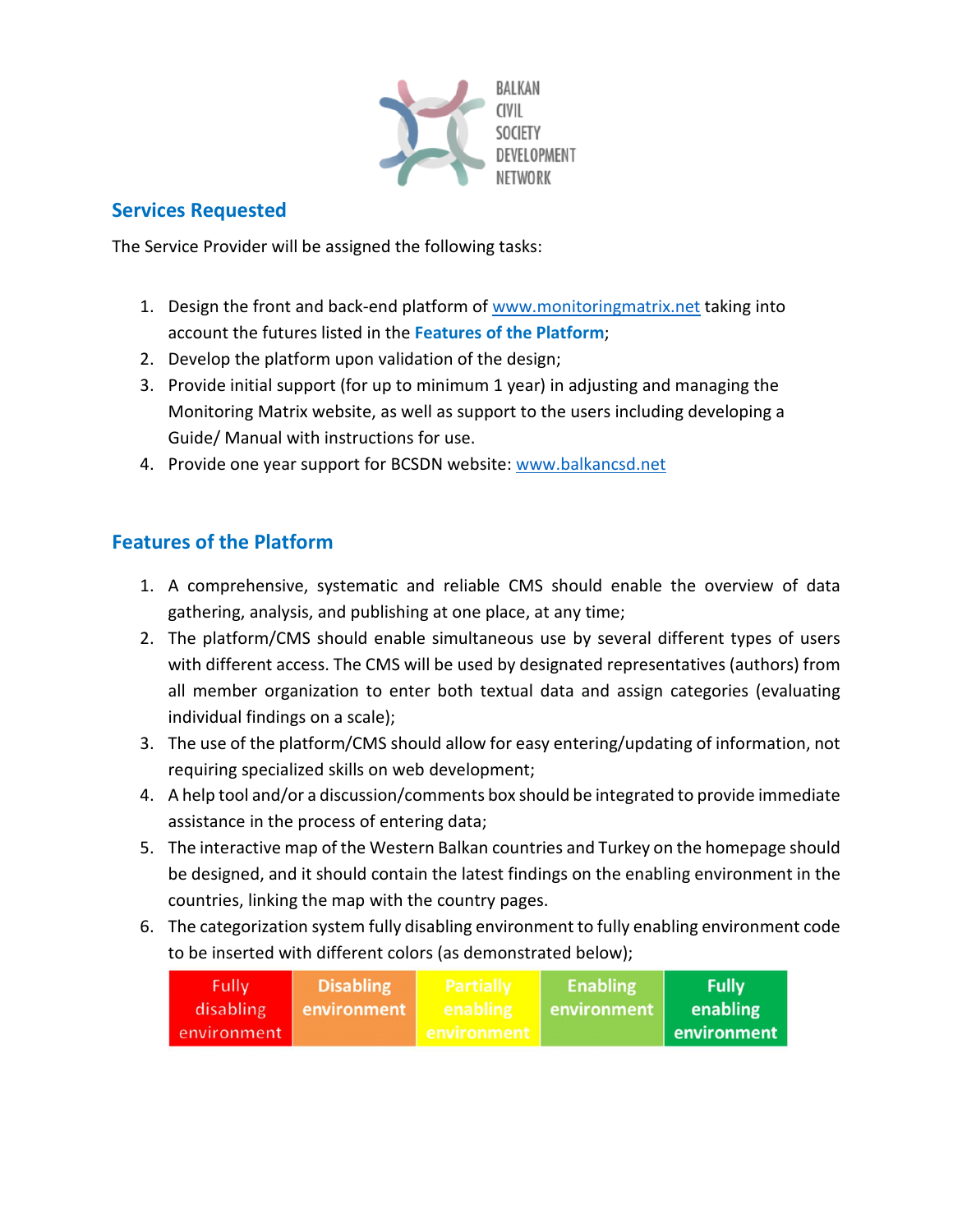

- 7. After all data is entered and the categorization/evaluation is finished, the CMS should generate a front-end visualization of the quantitative data, providing an interactive visual presentation of progress/regress in different areas by country and throughout the years;
- 8. The platform should have a Dashboard section providing different filter options (by countries, years, areas, subareas and standards) to search the full MM database. Through the filters, users can narrow the search results to the data they are interested in.

## **Deliverables**

- Create (design, develop, test) implement and manage a standalone website for the Monitoring Matrix;
- The website should be English;
- Develop a user manual on how to perform content upload, system maintenance and administration;
- Administrative and technical support, quality control;
- Website maintenance and hosting.

## **Qualification and Requirements**

- Minimum 5 years of work experience in a related field work, i.e. capacity to develop and maintain webpage;
- Familiarity and relevant experience in using different Content Management Systems (CMS), particularly WordPress;
- Have a broad knowledge of current web development technologies and design tools in the field, and new software and other web programming languages and programs including use of HTML, XHTML, CSS, XML, XSLT;
- Demonstrate the ability to create innovative and visually appealing design (interactive map, infographics);
- Demonstration of successful accomplishment of previous projects;
- Solid knowledge on website security and website hosting service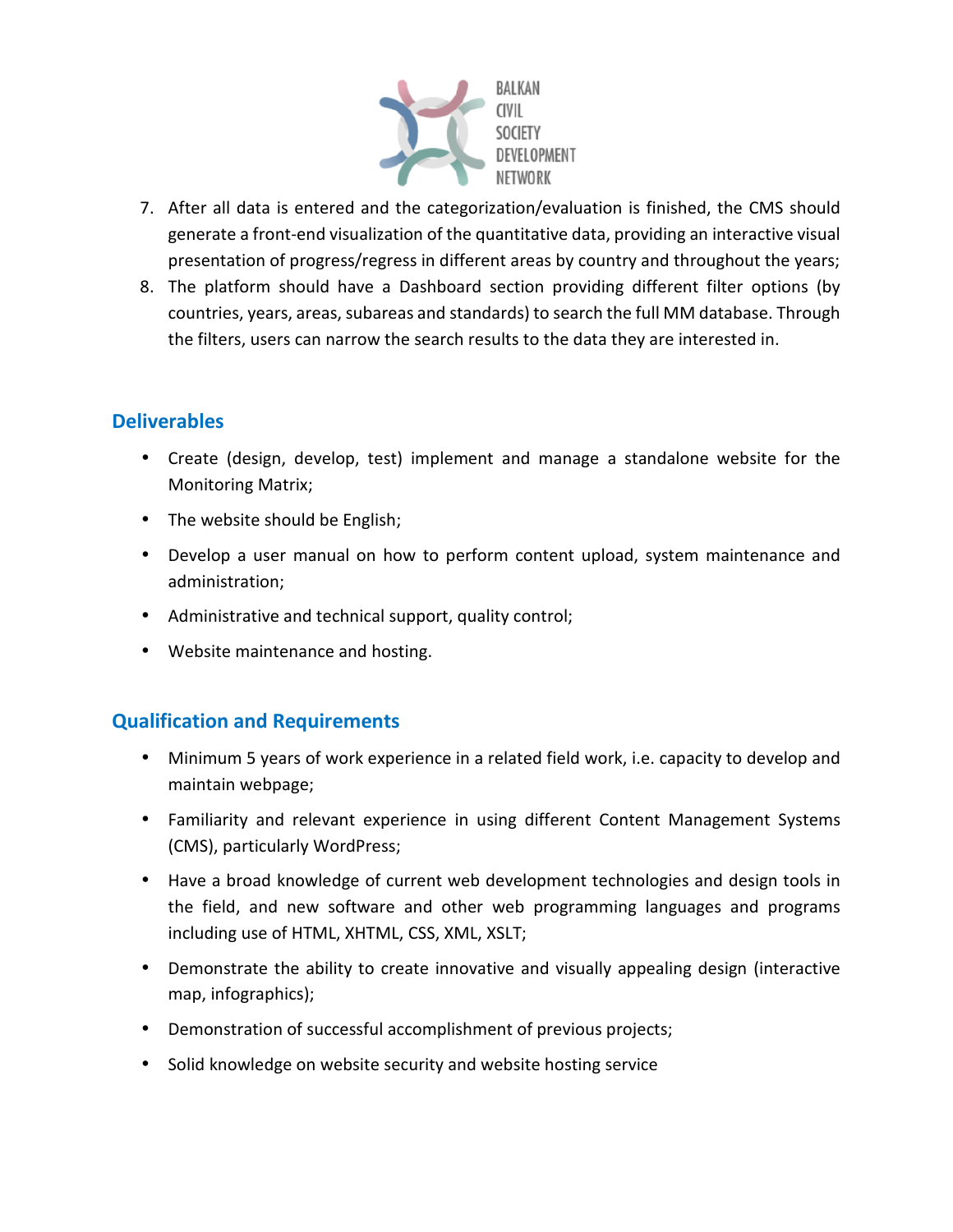

The Service Provider is expected to submit both a **Technical and Financial Proposal**.

The technical proposal should consist of a portfolio on previous work on websites, backup and hosting, description of the experience and short biography.

The financial proposal should contain budget breakup (website designing, domain purchasing, annual charges to retain domain name, costs for additional software and plugins (If applicable), and costs for one-year backup period.

## **Timeline**

| <b>Deliverables</b>                                                                                                                                                                         | <b>Deadline</b> |
|---------------------------------------------------------------------------------------------------------------------------------------------------------------------------------------------|-----------------|
| Development of a Monitoring Matrix Web<br>Platform, with a user manual for the support<br>staff and system administrators to perform<br>content upload and basic website<br>administration. | 30 June 2020    |
| Support and maintenance: Administrative<br>and technical support, quality control for 1<br>(one) year after the final delivery                                                              | 30 June 2021    |

## **Criteria**

The proposals received will be evaluated according to the following criteria:

- Relevant Education/Degree: 20
- Relevant Work Experience (Minimum 5 years):25
- Experience in developing same quality website designing: 30
- Price Offer (Financial Proposal): 25

## **Ownership and Intellectual Property**

Upon payment agreed by BCSDN and the Service Provider, BCSDN shall acquire ownership of all assignment deliverables in their tangible form (both hard and soft copies) and the right to use